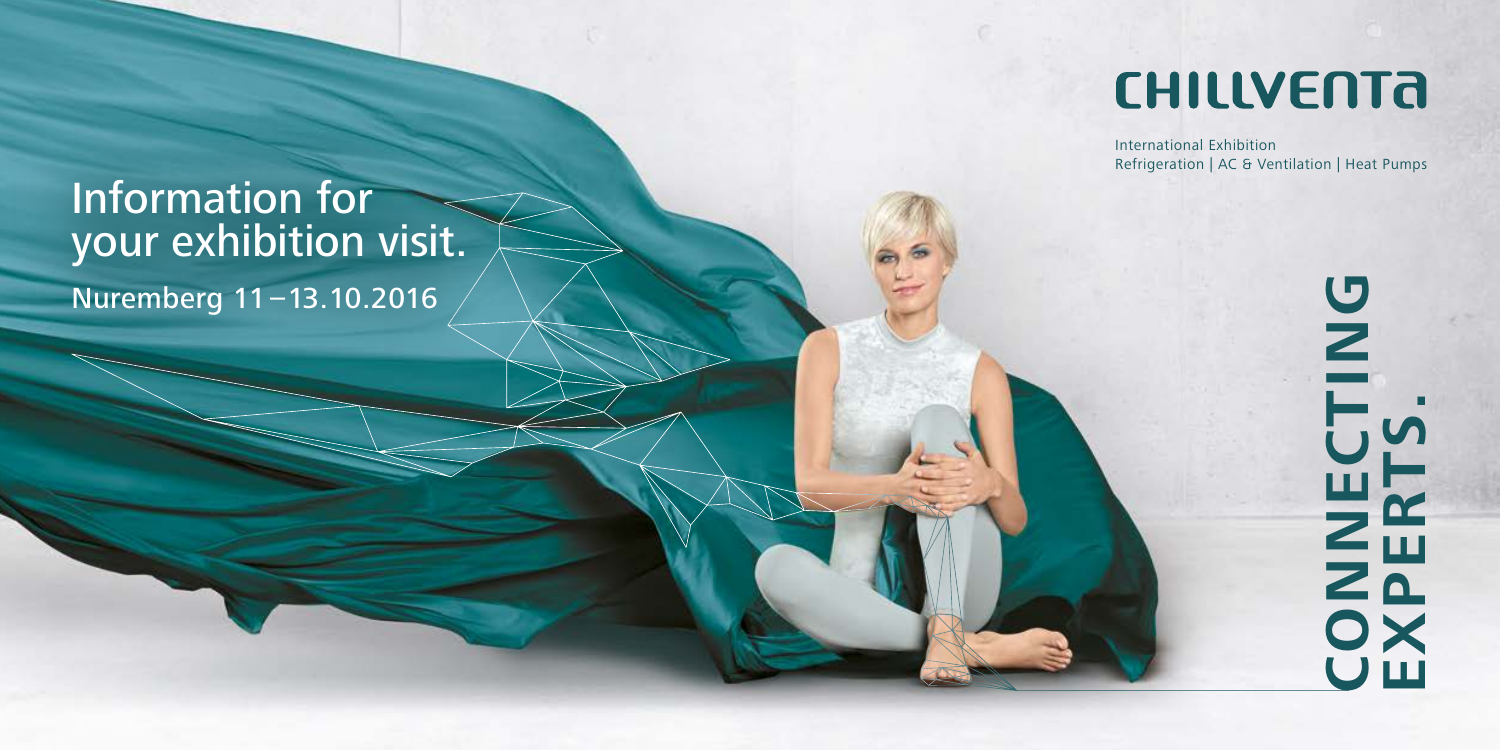### WANTED? FOUND!

All exhibitors, products and innovations at a click and always up to date at:

Verflüssiger

chillventa.de/exhibitors-products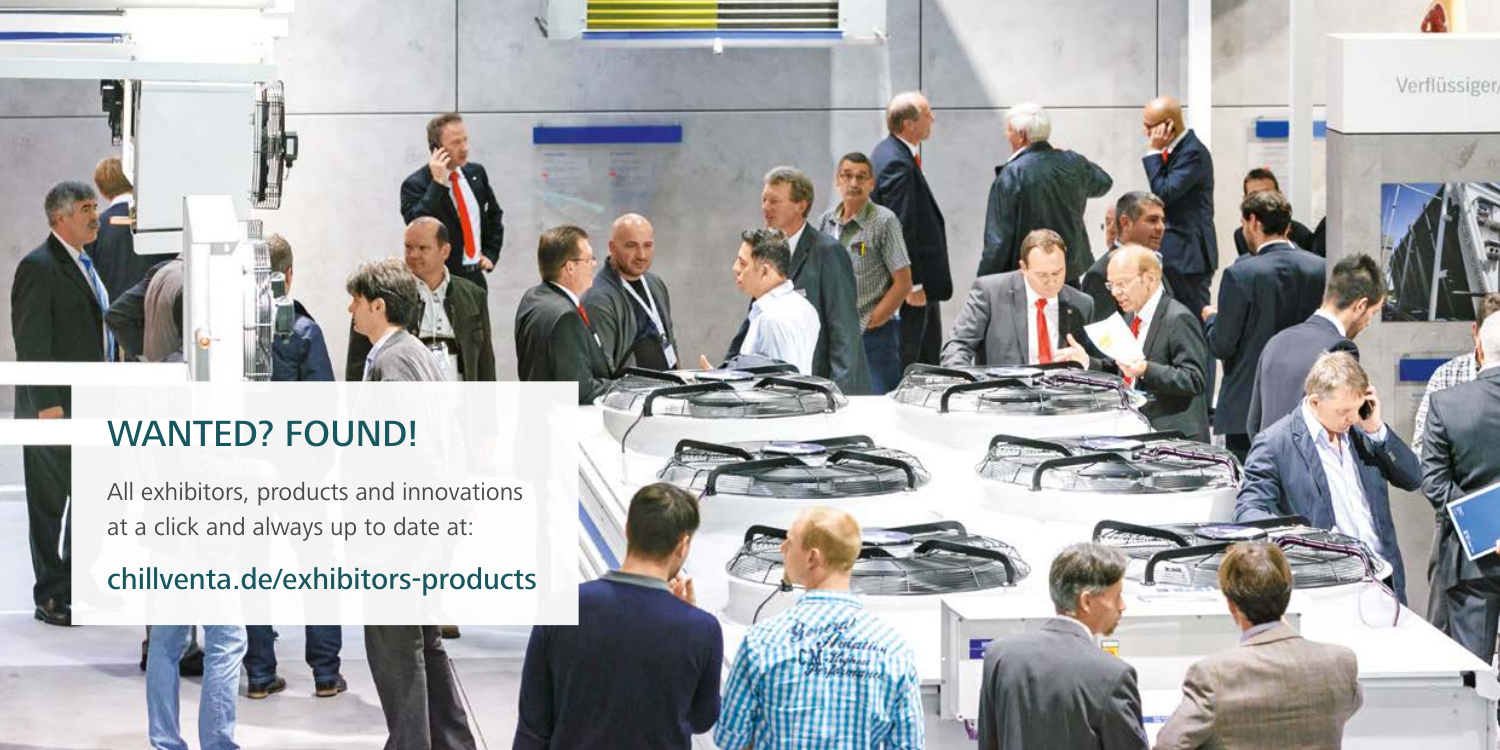### INTERNATIONAL EXPERTS. A GLOBAL NETWORK.

As a leading trade exhibition and networking hub for a global community, Chillventa connects top players in the international refrigeration, air conditioning, ventilation and heat pump industry – for business potential that is second to none.

Over 1,000 exhibitors convene to share their expertise as well as innovative systems and components – exactly what you need to tap into new markets worldwide with energy-efficient and environmentally friendly solutions. Leverage the power of our global network to enhance your competitive edge!

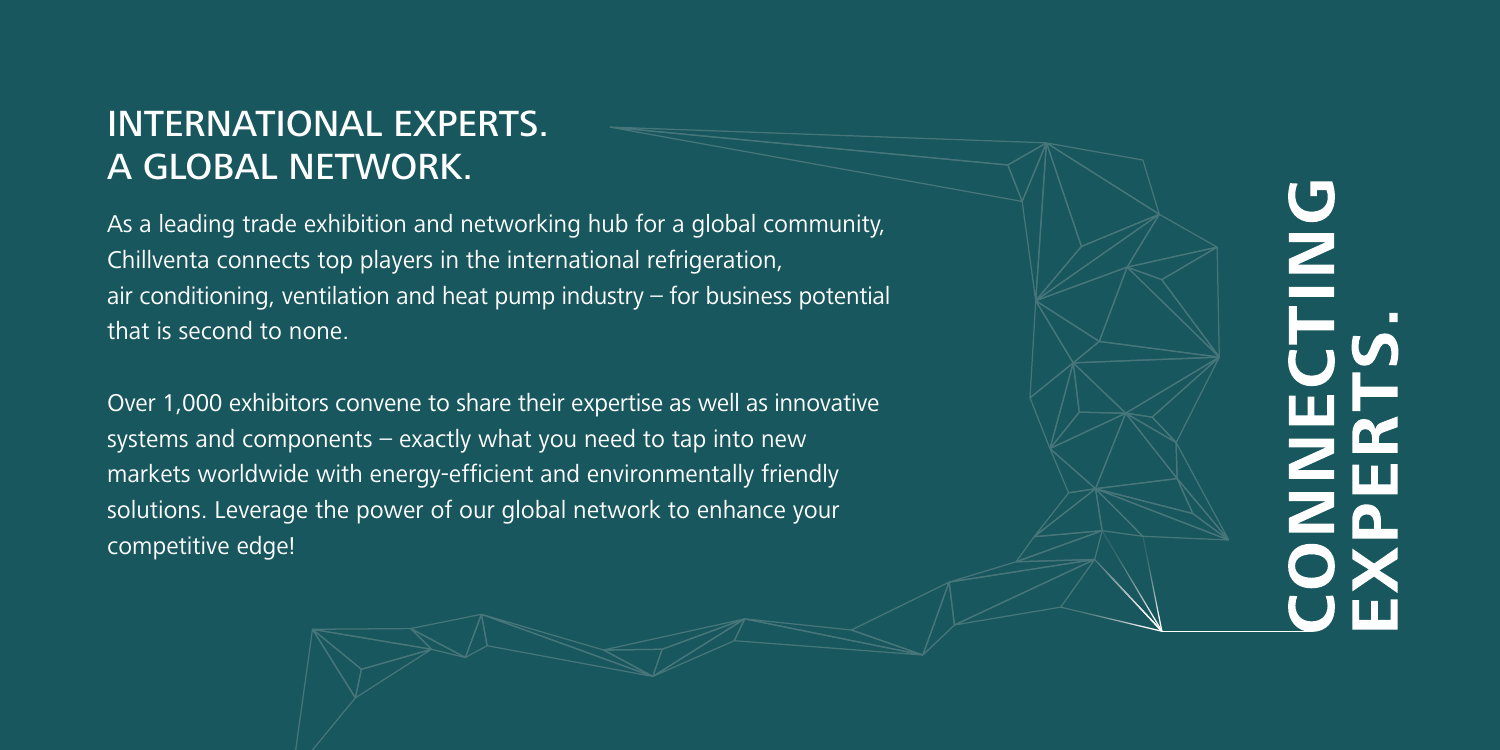

### IDEAS AND INNOVATIONS. BY EXPERTS, FOR EXPERTS.

Refrigeration (components, products, plants and systems), insulation C&I/Automation AC & ventilation Heat pumps Other areas of focus: Associations, societies, technical schools, institutions Forums Chillventa CONGRESS Special presentations In all halls: Services  $\overline{9}$ 5 6 7 9 7A 9 4A 4A  $(5)$ 8 7A  $4)$   $4A$ 4 **NCC** Ost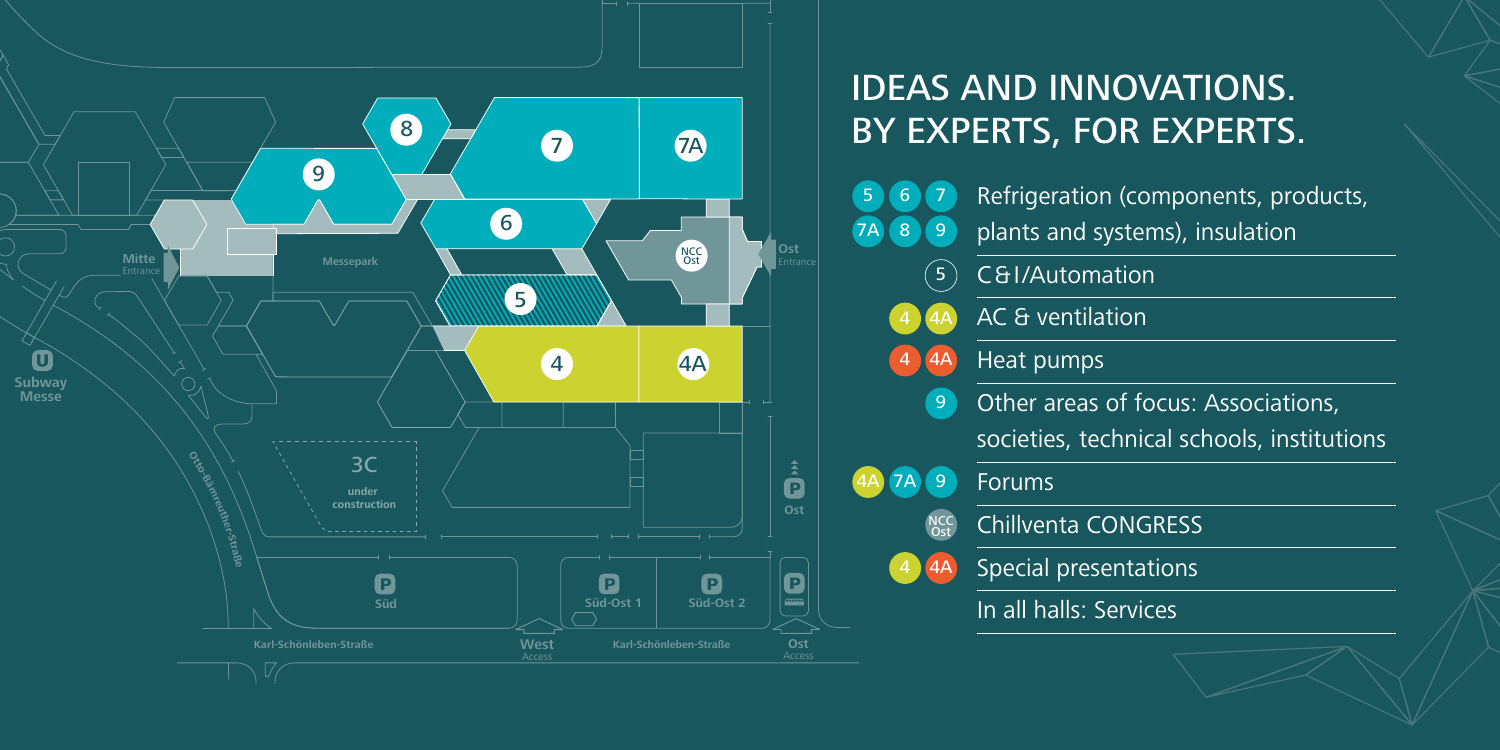### **CHILLVENTA**

SUPPORTED BY THE MAGAZINES

This year we will be presenting the firstever Chillventa AWARD. The award honours expert teams who have joined forces successfully to realise an outstanding project – one featuring impressive levels of functionality, energy efficiency and technical innovation. Get inspired by our Chillventa AWARD winners.

chillventa.de/en/award

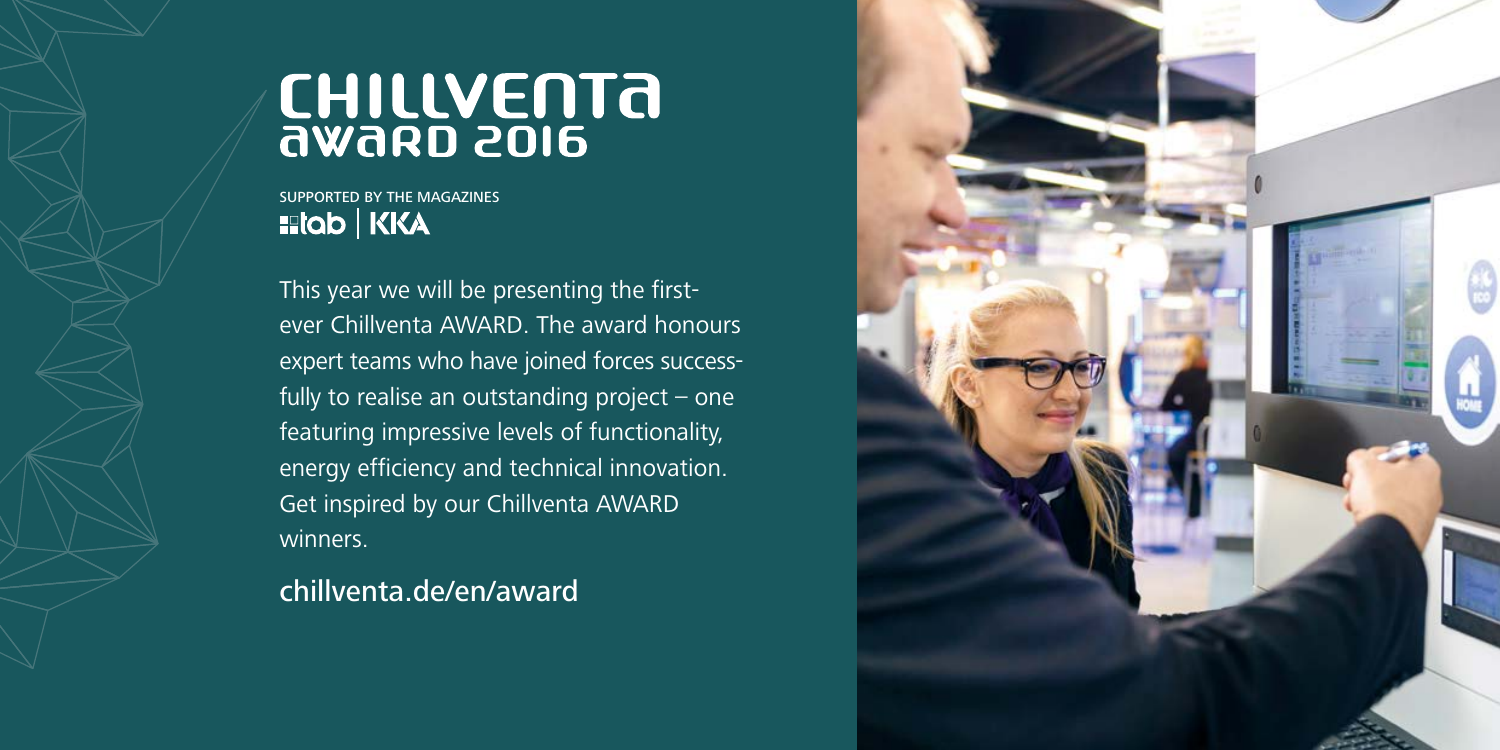

**CHILLVENTA** THE TREAT TREAT TO DAY BEFORE

### OPENING AT NCC OST

### EXPERTISE THAT PAYS OFF

The Chillventa CONGRESS takes place one day before the trade exhibition opens its doors, so you can focus on top-notch presentations by international speakers. Collect valuable insights on the latest developments for all aspects of the refrigeration cycle – directly from the source. For an overview of all topics, please visit:

### chillventa.de/programme

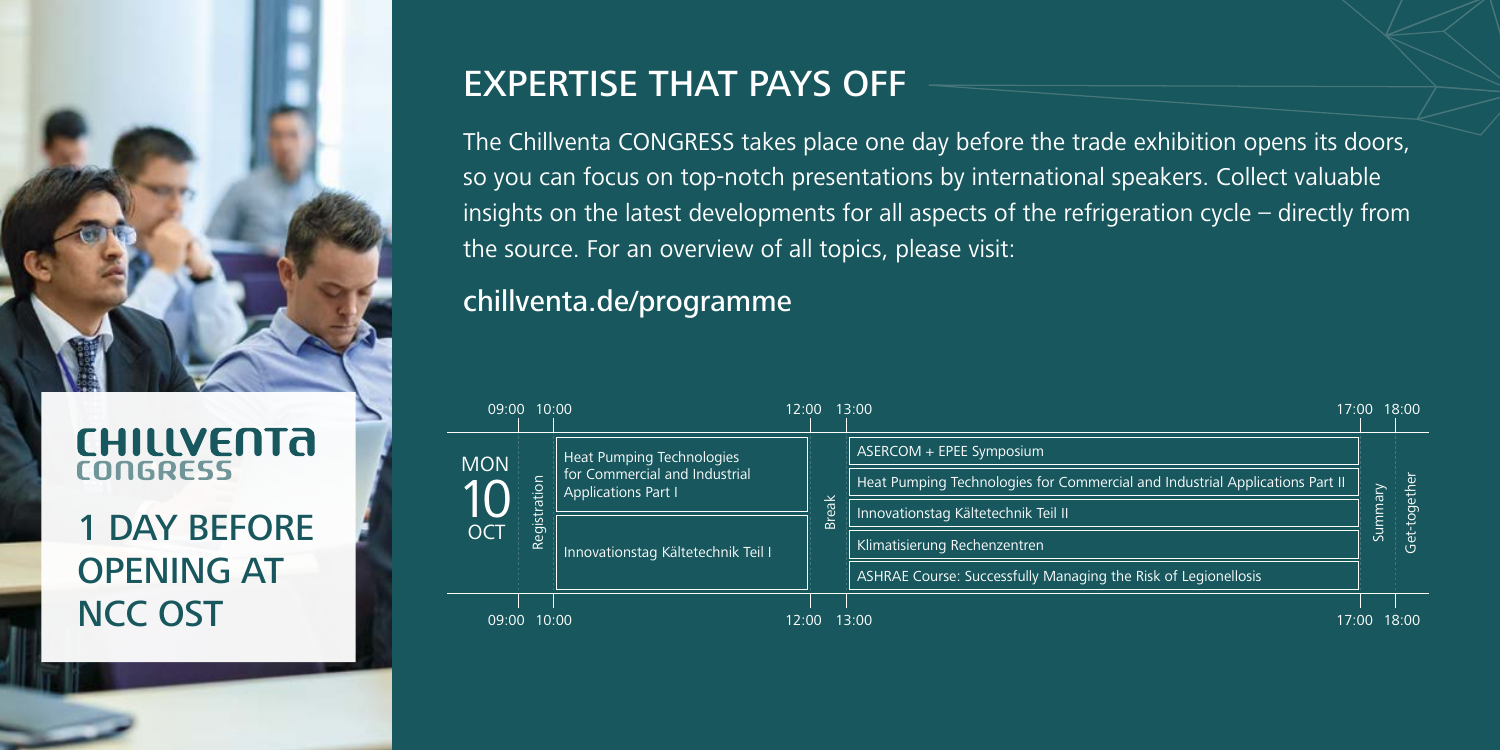### FORUMS IN EXHIBITION HALLS



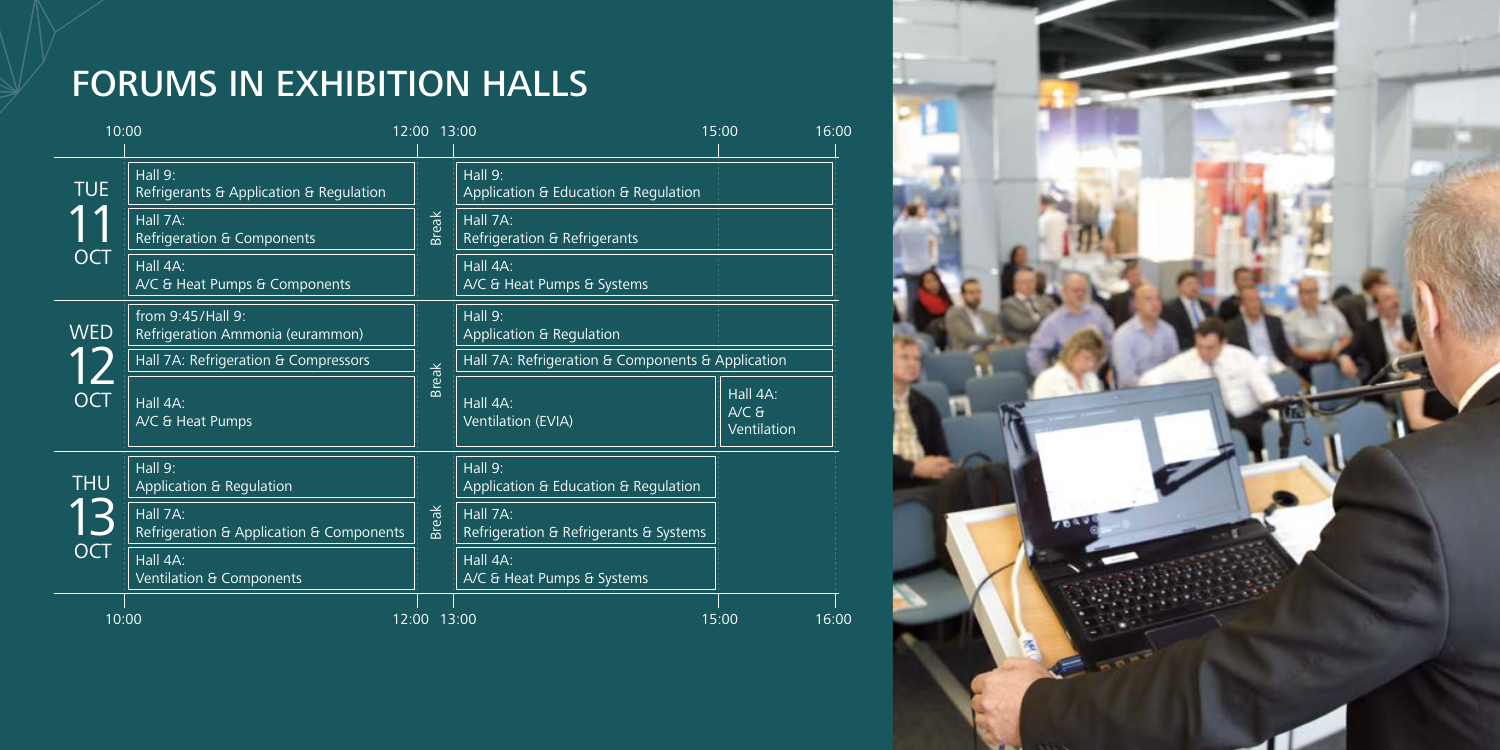# **CONNECTING<br>REFRIGERATION<br>EXPERTS.**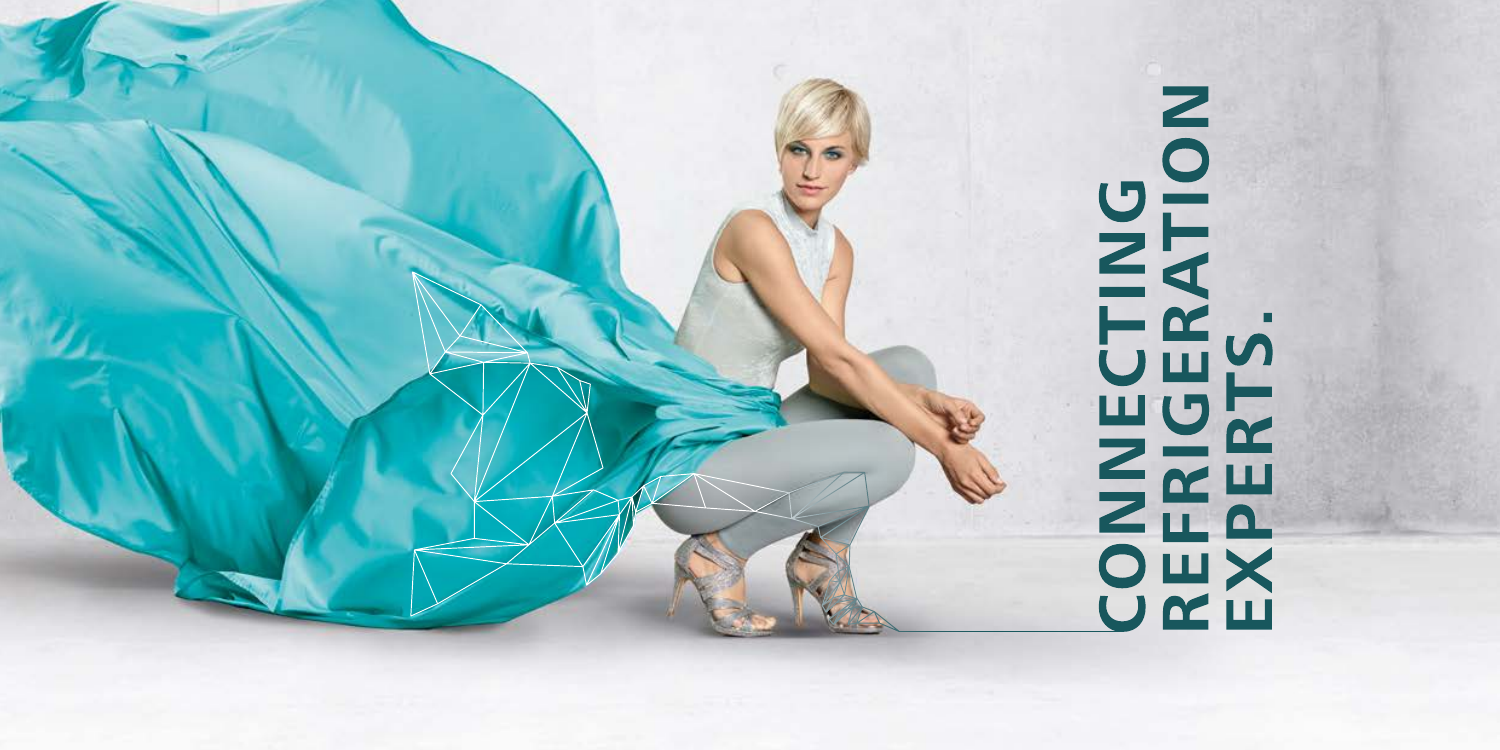### EXPERTISE IN REFRIGERATION

Unique opportunities abound: At the world's leading exhibition for refrigeration technology, you can make the contacts that truly take you further. Explore interactions between industry, plant engineering, applications and research, while meeting global players and industry experts. Gain valuable insights into tomorrow's topics, today – directly at the exhibition stands, in the technical forums and one day before opening at the Chillventa CONGRESS.

### chillventa.de/refrigeration

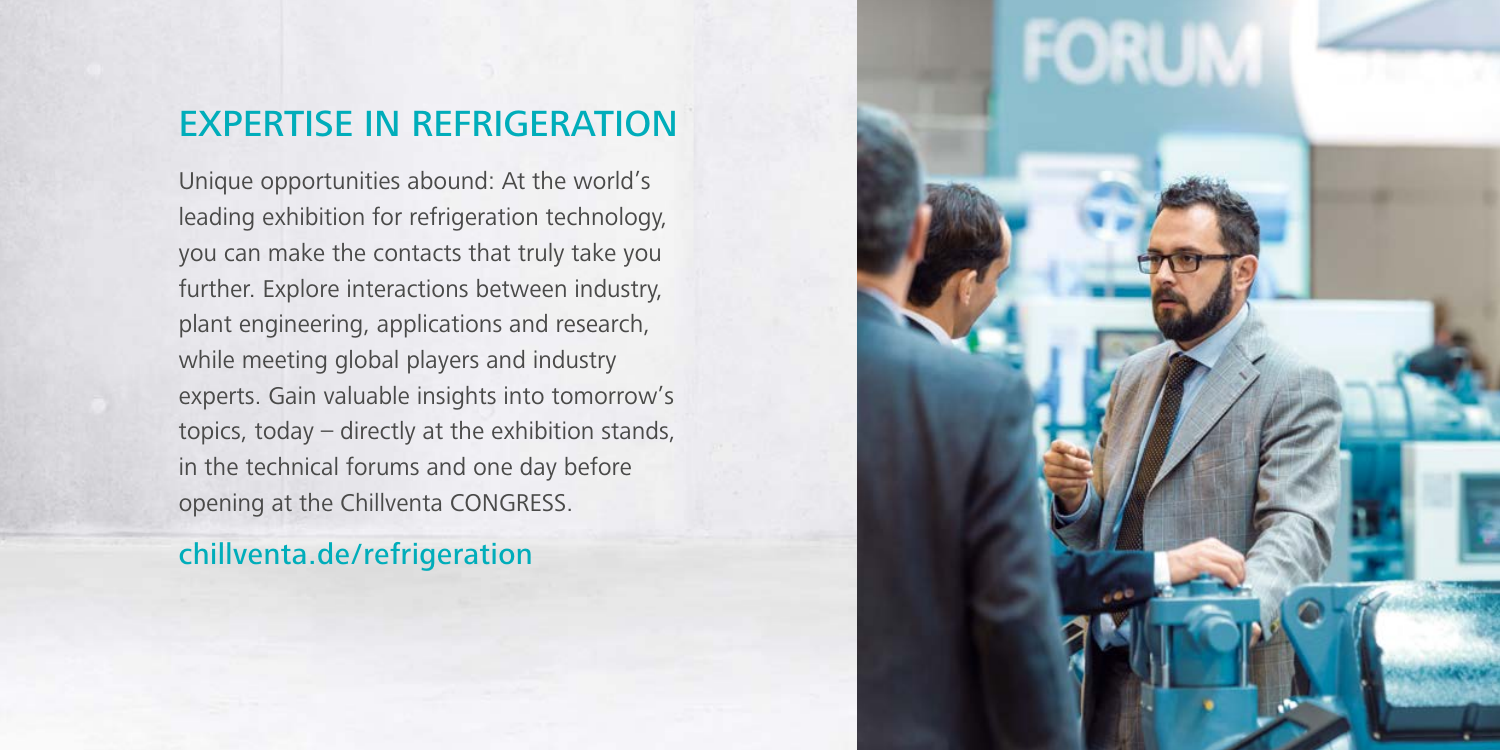## CONNECTING<br>AC &<br>VENTILATION<br>VENTILATION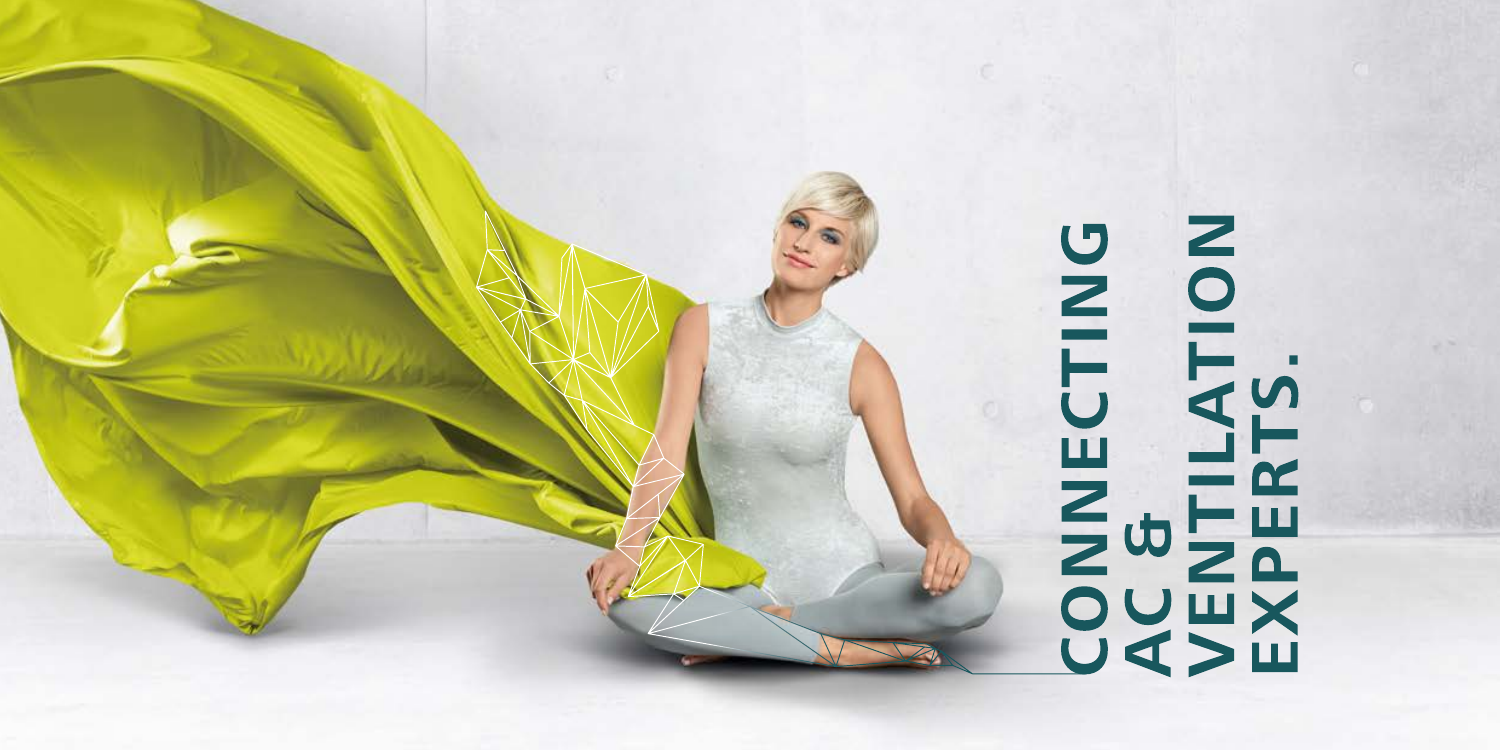### EXPERT SOLUTIONS FOR A GLOBAL GROWTH MARKET

In demand worldwide: innovative products for sustainable comfort and process air conditioning. At Chillventa, international experts will show you how to leverage this potential with innovative combinations of air conditioning and ventilation solutions.

Benefit from additional valuable insights and first-hand expertise in the special presentations "Energetic inspection of air conditioning and ventilation systems" as well as "Energy-efficient data centres – sustainable solutions for air conditioning".

### chillventa.de/ac

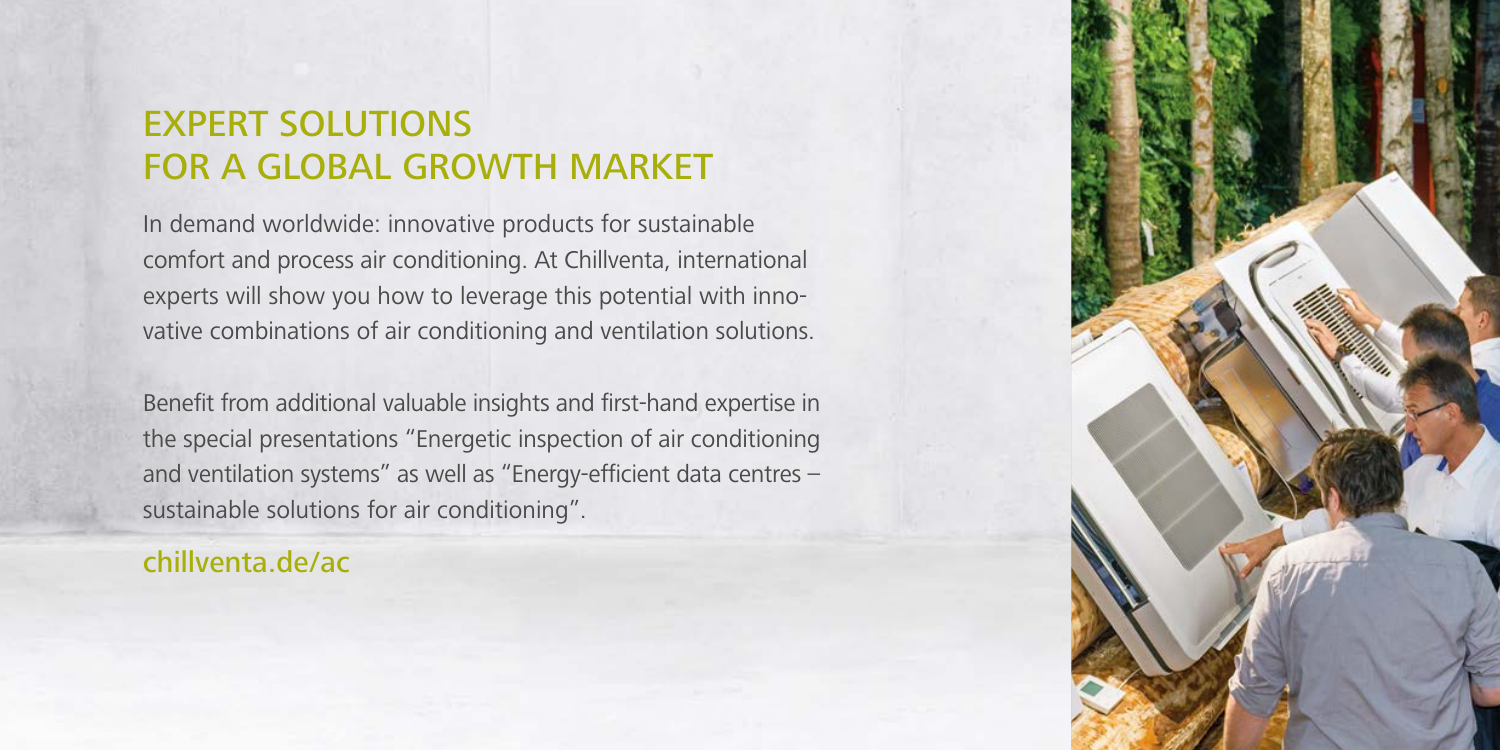

### EXPERT TECHNOLOGY FOR GLOBAL CHALLENGES

Ground-breaking technology: with heat pumps for commercial, industrial, and municipal applications. International experts will share profitable strategies for positioning your business in the global energy market of the future. Master the challenges of the global transition to sustainable energy solutions – learn from the best at Chillventa.

Visit the special presentation on "Heat Pumps for commercial and industrial applications" for expert tips on waste heat use and hybrid heat pump systems.

### chillventa.de/heatpump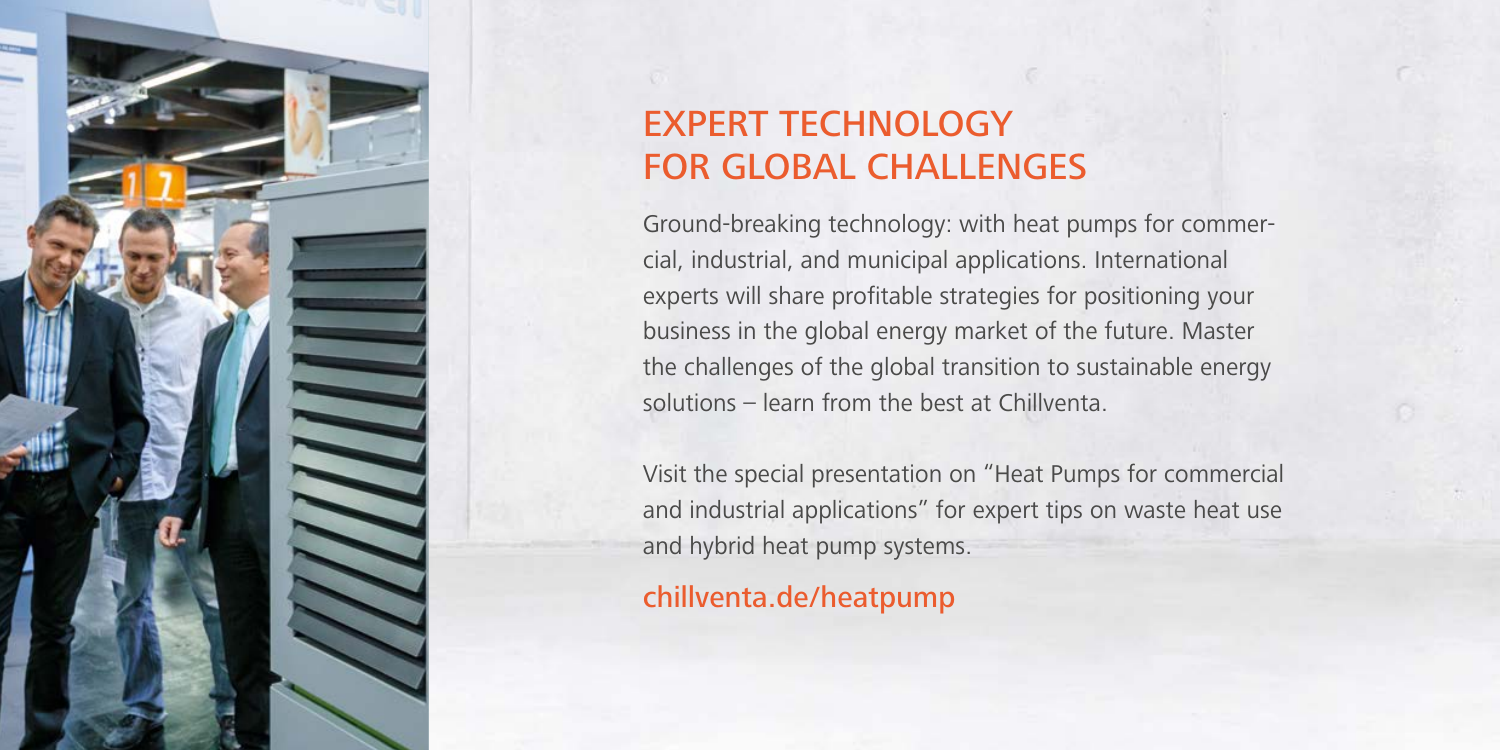### CONNECTING<br>HEAT PUMP<br>EXPERTS.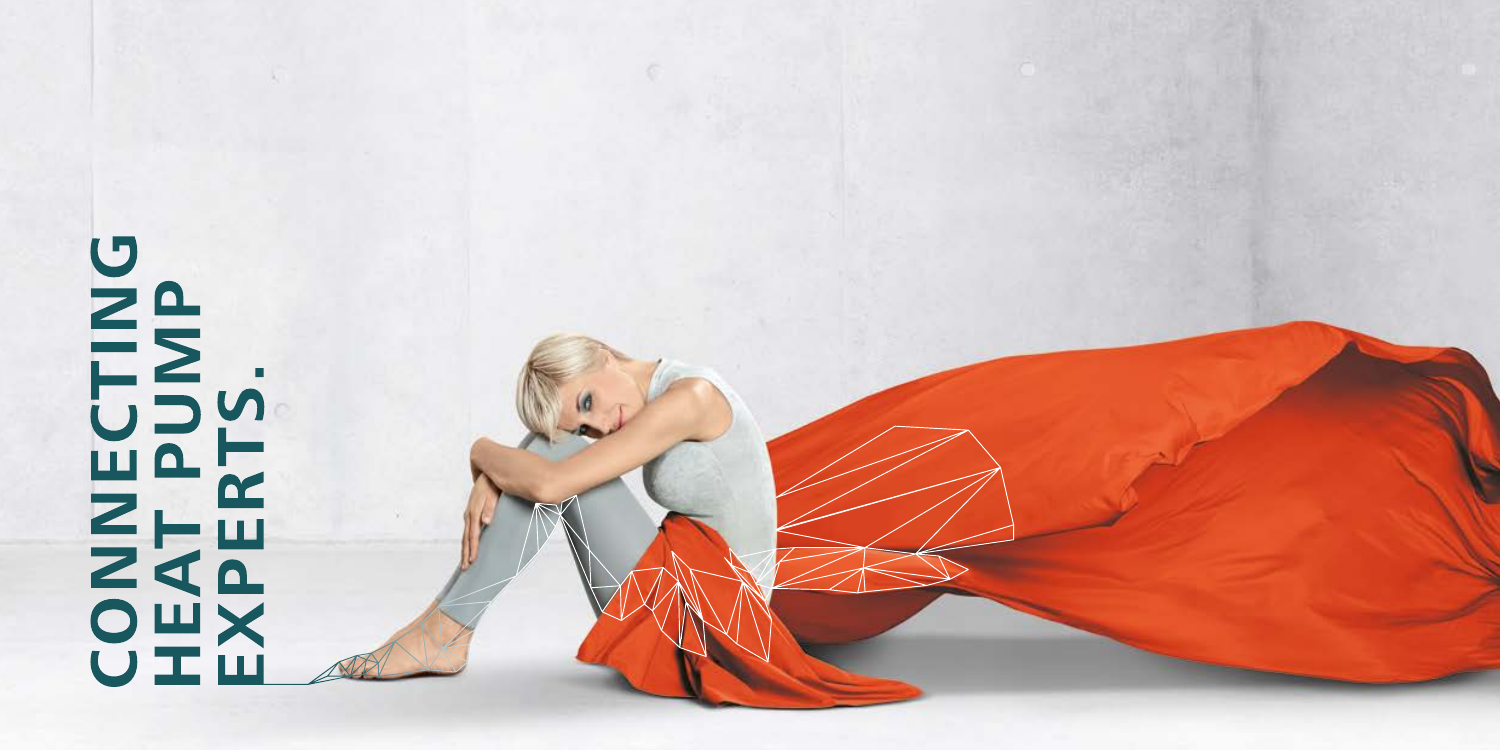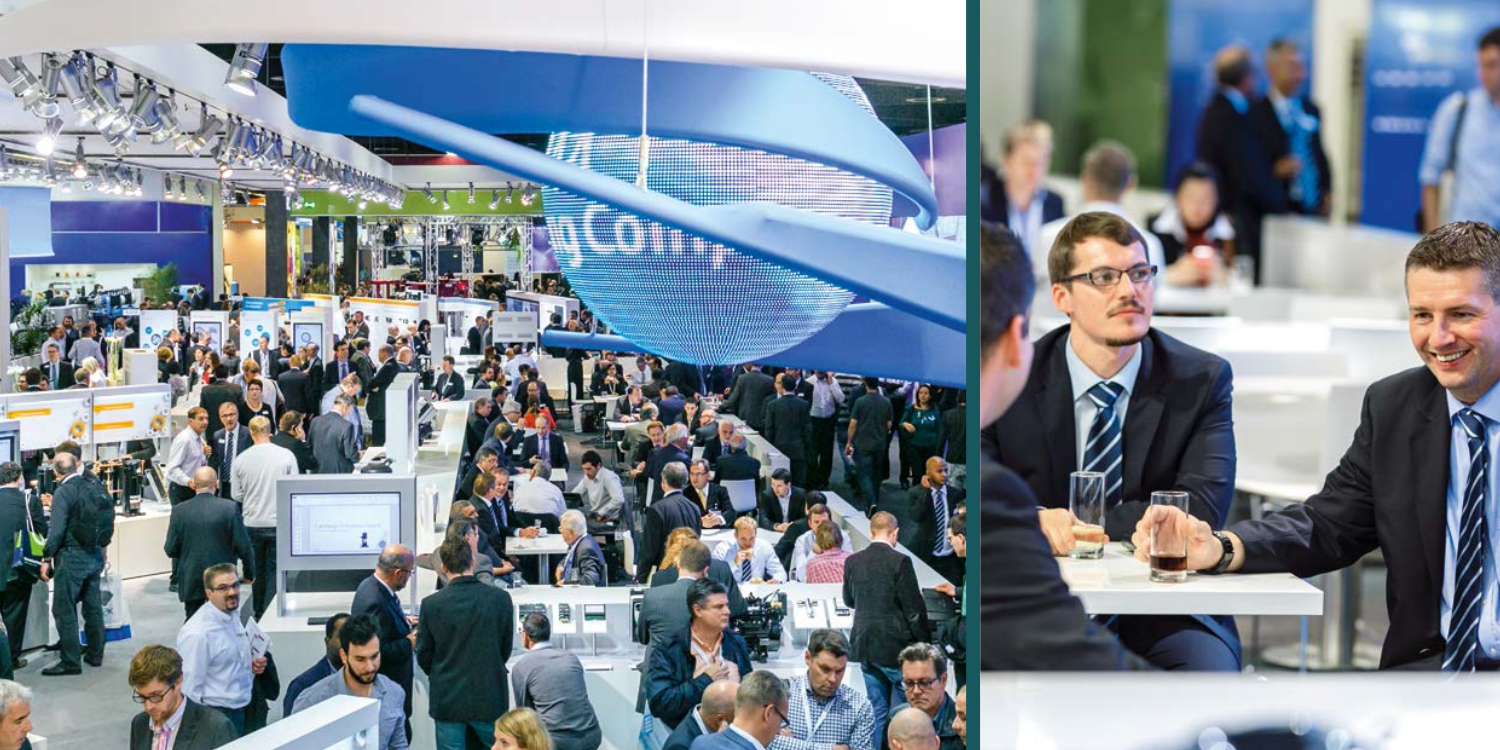### ONLINE TICKETS – QUICK AND EASY

Skip the queues – simply order tickets or redeem ticket vouchers online! Advanced ordering starts 30.8.2016: chillventa.de/ticketshop

### TRAVEL INFORMATION

Information for your arrival, plus exhibition discounts on train fare and car rentals:

chillventa.de/travel

### DISCOVER NUREMBERG

Explore the city and its rich tradition: chillventa.de/staying

### VENUE AND DATE

Exhibition Centre Nuremberg Tue – Thu, 11–13.10.2016

### OPENING TIMES

Daily 9:00 to 18:00

### TICKET COUNTER

| 1-day ticket     | <b>EUR 25</b> |  |
|------------------|---------------|--|
| Permanent ticket | <b>EUR 35</b> |  |

All prices include VAT at the statutory rate.